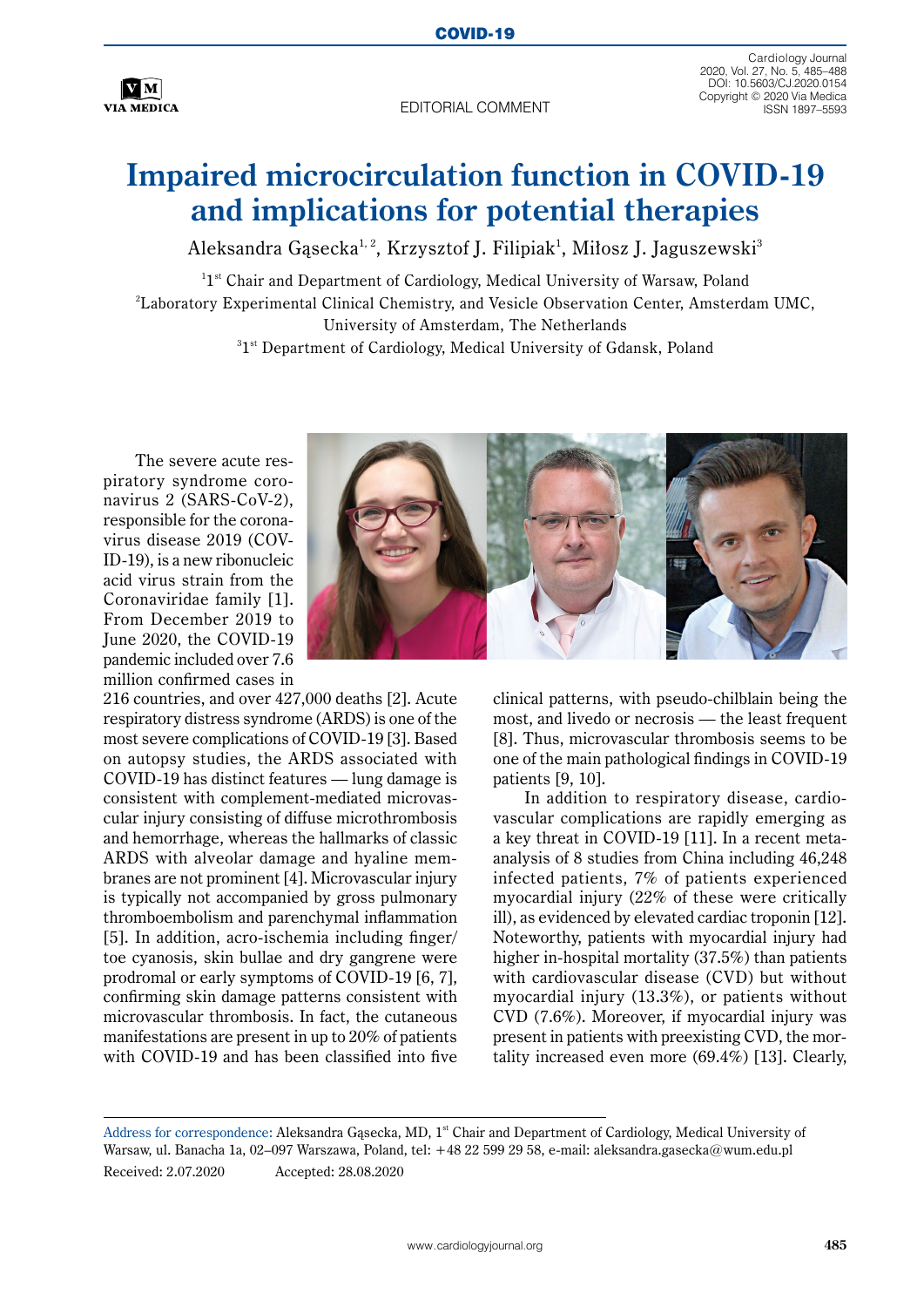

**Figure 1.** Pathophysiological mechanisms underlying the most severe complications associated with COVID-19, including acute respiratory distress syndrome and myocardial injury; SARS-CoV-2 — severe acute respiratory syndrome coronavirus 2; ACE2 — angiotensin-converting enzyme 2.

myocardial injury and underlying CVD markedly deteriorates the prognosis in COVID-19 [14]. The possible mechanisms explaining this association include (i) cytokine storm, (ii) microangiopathy, (iii) viral myocarditis, (iv) stress-induced cardiomyopathy, (iv) classic myocardial infarction due to infection-induced atherosclerotic plaque instability [15, 16]. All these mechanisms have a common denominator, which is endothelial injury [17, 18].

SARS-CoV-2 enters target cells through angiotensin-converting enzyme (ACE) two receptors, which are especially widely expressed on the surface of lung epithelial cells and vascular endothelial cells in multiple organs [19, 20]. The viral infection of the endothelial cells leads to endothelial cell inflammation (endotheliitis). This triggers the immune responses responsible for a massive local release of pro-inflammatory cytokines and further aggravation of endothelial injury [21]. Since endothelium is indispensable for the maintenance of vascular homeostasis, endothelial dysfunction leads to vasoconstriction with subsequent organ ischemia and a procoagulant state. According to the previously mentioned meta-analysis, the most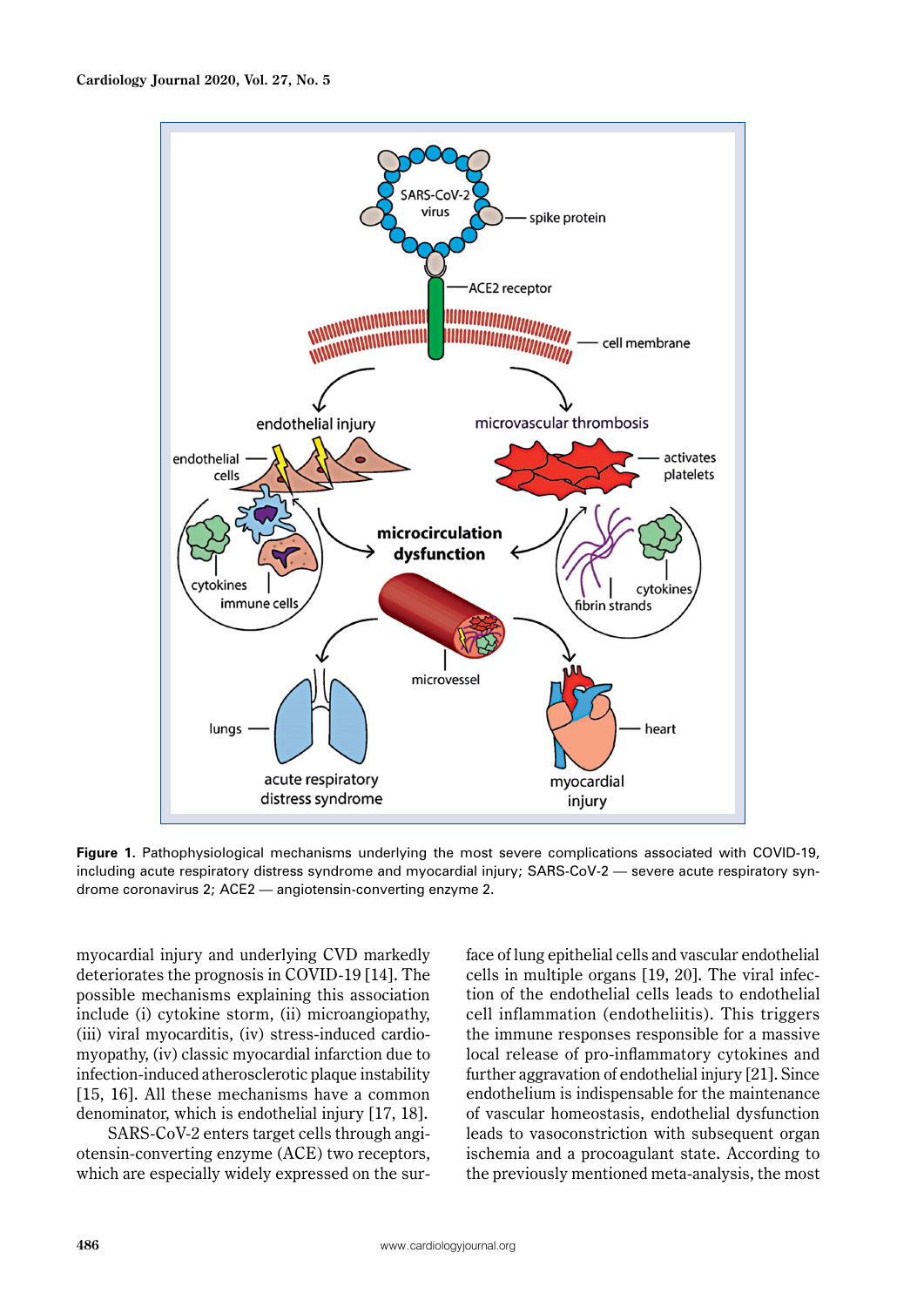prevalent comorbidities in the infected patients were those associated with preexisting endothelial dysfunction, including arterial hypertension  $(17 \pm 7\%)$  and diabetes mellitus  $(8 \pm 6\%)$ , followed by coronary heart disease  $(5 \pm 4\%)$  [12], explaining why these patients have a predisposition to COVID-19 and worse prognosis associated with the infection [22].

Figure 1 summarizes the pathophysiological mechanisms underlying the most severe complications associated with COVID-19. Altogether, microvascular thrombosis and endotheliitis lead to impaired microcirculatory function in different vascular beds, which leads to COVID-19 related complications, including ARDS and myocardial injury. If so, therapies to improve microcirculatory function might prevent complications and subsequently improve prognosis. Established therapies to improve microcirculatory function, in patients with microvascular angina, for example, include ACE inhibitors and statins [23]. However, at this time, nearly all major societies do not recommend adding or stopping the angiotensin receptor enzyme inhibitors or other renin–angiotensin–aldosterone system antagonists in acute settings, unless done on clinical grounds independently of COVID-19, given the lack of evidence currently available on their potential benefit or harm [11]. Moreover, these therapies do not control anginal symptoms in up to 80% of patients with microvascular angina, urging the need for new treatment options [24].

The new treatment options to improve microcirculation function include ivabradine, nicorandil, ranolazine, or trimetazidine [23]. Ivabradine is a direct and selective inhibitor of the I(*f*) current in the sinus node, which reduces heart rate without affecting myocardial contractility and coronary vasomotor tone [25]. Nicorandil opens potassium channels and enhances nitric oxide production in vascular smooth muscle cells (VSMC), leading to vasodilation [26]. Ranolazine inhibits the late inward sodium channel and reduces calcium overload in cardiomyocytes, therefore improving left ventricular diastolic function and reducing the mechanical compression of microcirculation [26]. Finally, trimetazidine inhibits the reduction of adenosine triphosphate in cardiomyocytes, therefore shifting cardiac metabolism from fatty acid to glucose oxidation [27]. Out of the four novel anti-anginal agents, the combination of ranolazine and nicorandil seems to be especially promising in improving microcirculatory function due to the (i) complementary mechanisms of actions both at the cardiomyocyte and microcirculation VSMC level and (ii) promising preliminary results regarding improvement in microcirculatory function in patients with microvascular angina.

Interventional treatment of impaired microcirculatory function could be considered as an alternative to pharmacotherapy, especially for the highest risk patients, with myocardial injury and with pre-existing endothelial dysfunction. The coronary sinus Reducer is a new technology designed to reduce disabling symptoms and improve the quality of life of patients with chronic refractory angina. The Reducer is a transcatheter, a balloon-expandable metal mesh, designed to create a focal narrowing in the lumen of the coronary sinus to generate a pressure gradient across it, and thus to redistribute forces of blood flow from less ischemic to more ischemic subendocardium of the left ventricle. The procedure lasts about 20–30 min, and improved microcirculation function is achieved within 2 weeks following implantation, which is the time required for the device endothelization. In a systematic review of 6 clinical studies ( $n = 196$ ), the Reducer device improved symptoms and objective indications of ischemia in 78.5% of patients [28]. In long-term follow-up of the first-in-man Reducer study  $(n = 14)$ , no death or acute myocardial infarction and no device or procedure-related adverse events occurred up to 3 years following implantation [29]. Hence, implantation of the Reducer might essentially improve microcirculation function not only in patients with refractory angina but also in patients with impaired microcirculatory function in the course of COVID-19.

Altogether, we suggest that any strategy to improve microcirculatory function could prevent and/or attenuate the complications of COVID-19, especially those most severe, associated with the respiratory tract and cardiovascular system. Such strategies should be considered particularly for vulnerable patients with preexisting endothelial dysfunction, including smoking, hypertension, diabetes, and CVD, all of which are associated with adverse outcomes in COVID-19 [18, 30].

## **Conflict of interest:** None declared

## **References**

- 1. Zhu N, Zhang D, Wang W, et al. A novel coronavirus from patients with pneumonia in China, 2019. N Engl J Med. 2020; 382(8): 727–733, doi: [10.1056/NEJMoa2001017](http://dx.doi.org/10.1056/NEJMoa2001017), indexed in Pubmed: [31978945.](https://www.ncbi.nlm.nih.gov/pubmed/31978945)
- 2. Rybniker J, Fätkenheuer G. Importance of precise data on SARS- -CoV-2 transmission dynamics control. Lancet Infect Dis. 2020; 20(8): 877–879, doi: [10.1016/s1473-3099\(20\)30359-5](http://dx.doi.org/10.1016/s1473-3099(20)30359-5).